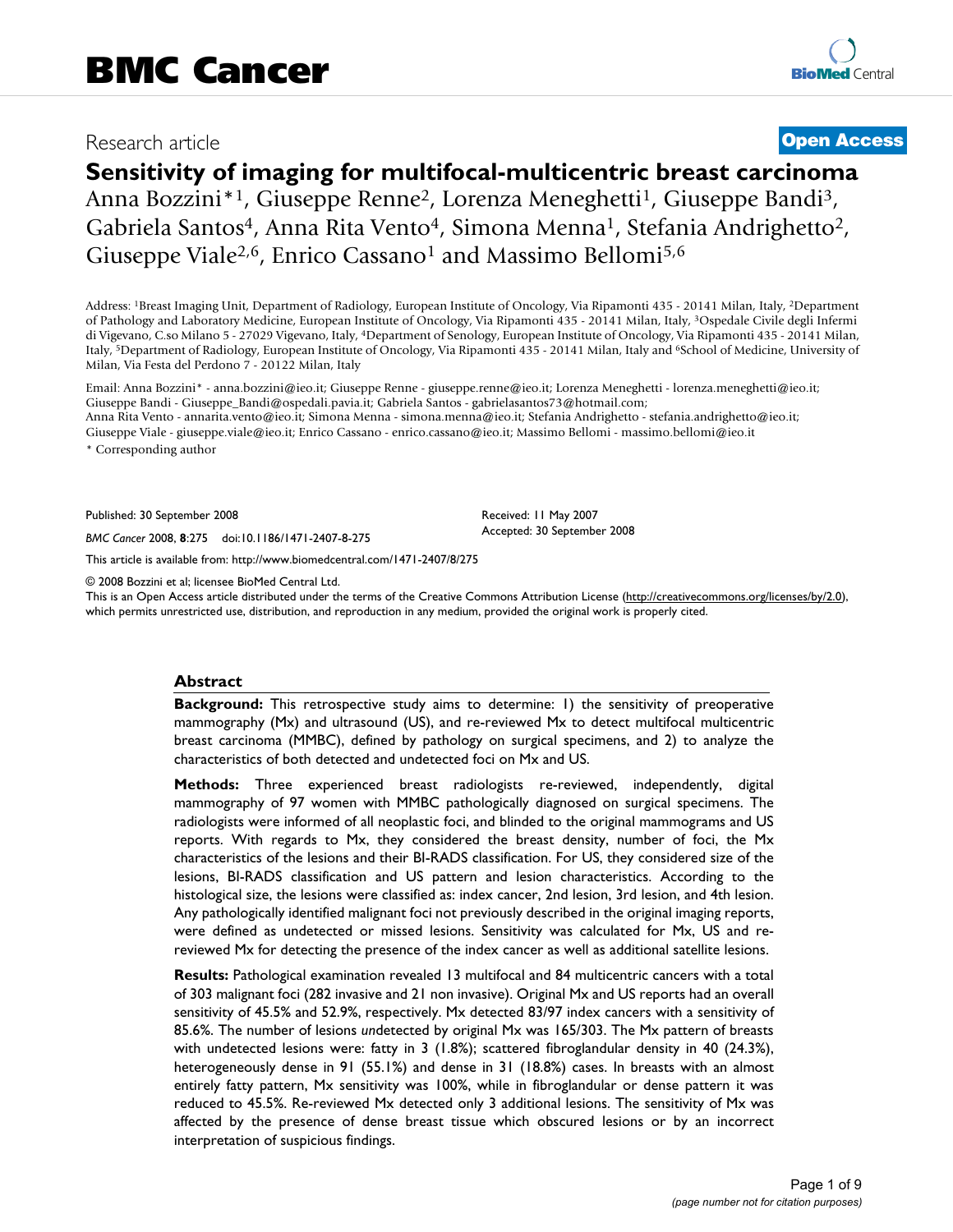US detected 73/80 index cancers (sensitivity of 91.2%), US missed 117 malignant foci with a mean tumor diameter of 6.5 mm; the sensitivity was 52.9%

Undetected lesions by US were those smallest in size and present in fatty breast or in the presence of microcalcifications without a visible mass.

US sensitivity was affected by the presence of fatty tissue or by the extent of calcification.

**Conclusion:** Mx missed MMBC malignant foci more often in dense or fibroglandular breasts. US missed small lesions in mainly fatty breasts or when there were only microcalcifications. The combined sensitivity of both techniques to assess MMBC was 58%. We suggest larger studies on multimodality imaging.

## **Background**

Multifocal-multicentric tumors of the breast (MMBC) are defined by the presence of two or more physically separate neoplasms in the same breast. Pathologists define multiple, simultaneous primary lesions when there are two or more foci of tumors without intervening neoplastic tissue [1,2]. They are defined as multifocal when only one breast quadrant is involved and multicentric when two or more quadrants are involved [1,3]. An exact "radiological definition" does not exist, but tumors are usually considered as multifocal when the distance is less than or equal to 5 cm and multicentric when the distance is more than 5 cm between lesions [4]. Given the lack of anatomically distinct borders between the breast quadrants, and the difficulty in radiologically evaluating the actual distance between lesions, for the purpose of the current investigation multifocal and multicentric tumors were collectively identified as MMBC.

The estimated prevalence of MMBC is between 4 and 65% of all breast carcinomas; this variability is mainly due to lack of standardization in the gross examination and sampling of breast specimens [5,6]; furthermore, sampling may be limited to the areas with suspicious macroscopic findings, or may be extensively performed, sometimes using whole mount sections.

Several reports have shown that the sensitivity of mammography (Mx) and ultrasound (US) for detecting multiple malignant foci is about 50% [4,7-14], while the sensitivity of Magnetic Resonance Imaging (MRI) is higher in detecting MMBC, reaching 94–99% sensitivity for invasive ductal carcinoma (IDC) and 50–80% for ductal intraepithelial neoplasia (DIN) [10,15].

This retrospective study aims at assessing the sensitivity of preoperative Mx and US and of re-reviewed mammograms to detect MMBC identified at pathological examination of surgical specimens, as well as analyzing the characteristics of both detected and undetected foci on Mx and US and the sensitivity of both methods.

# **Methods**

From October 2000 to October 2004, 1129 (14.5%) of 7769 breast cancers treated at the European Institute of Oncology in Milan were diagnosed as MMBC.

Among these, we selected 97 patients who undertoke preoperative digital imaging Mx and for whom the complete series of images were retrievable. Eighty of them (82%) were also examined by US. The median age of the patients with MMBC was 48 years (range 26–78 years). Sixteen (17%) patients were treated pre-operatively with neoadjuvant chemotherapy and presurgical Mx and US were evaluated.

Fifty-six (58%) patients underwent mastectomy and 41 (42%) breast-conserving surgery. For macroscopic sampling we used the reference standard of serial 5-mm slicing of the surgical specimen (lumpectomy or mastectomy) following Egan's methods [16]. Pathological evaluation was performed on tumor blocks sampled from any suspicious areas. The histopathologic examination of the specimens had been performed independently by the 2 breast pathologists who are co-authors of this paper.

Tumors were defined as MMBC when at least 5 mm of normal tissue was interposed between the two lesions [17]. For all identified neoplastic lesions, the histological features, including size, tumor type, grade, presence of intraepithelial neoplasia (including lobular intraepithelial neoplasia [LIN] which has disagreeing pathologic interpretations especially in regard to multifocal lesions) were recorded and correlated with the original Mx report. The pathologically identified malignant foci not previously described in the original imaging report, were defined as undetected lesions. All lesions were recorded and ranked according to size: "index cancer" designated as the one seen at Mx, which prompted the operation, followed by 2nd lesion, 3rd lesion, and 4th lesion. The mean histologic tumor size was measured for the index cancer as well as for each additional lesion. The mean distance, taking into consideration, the longest and the shortest dis-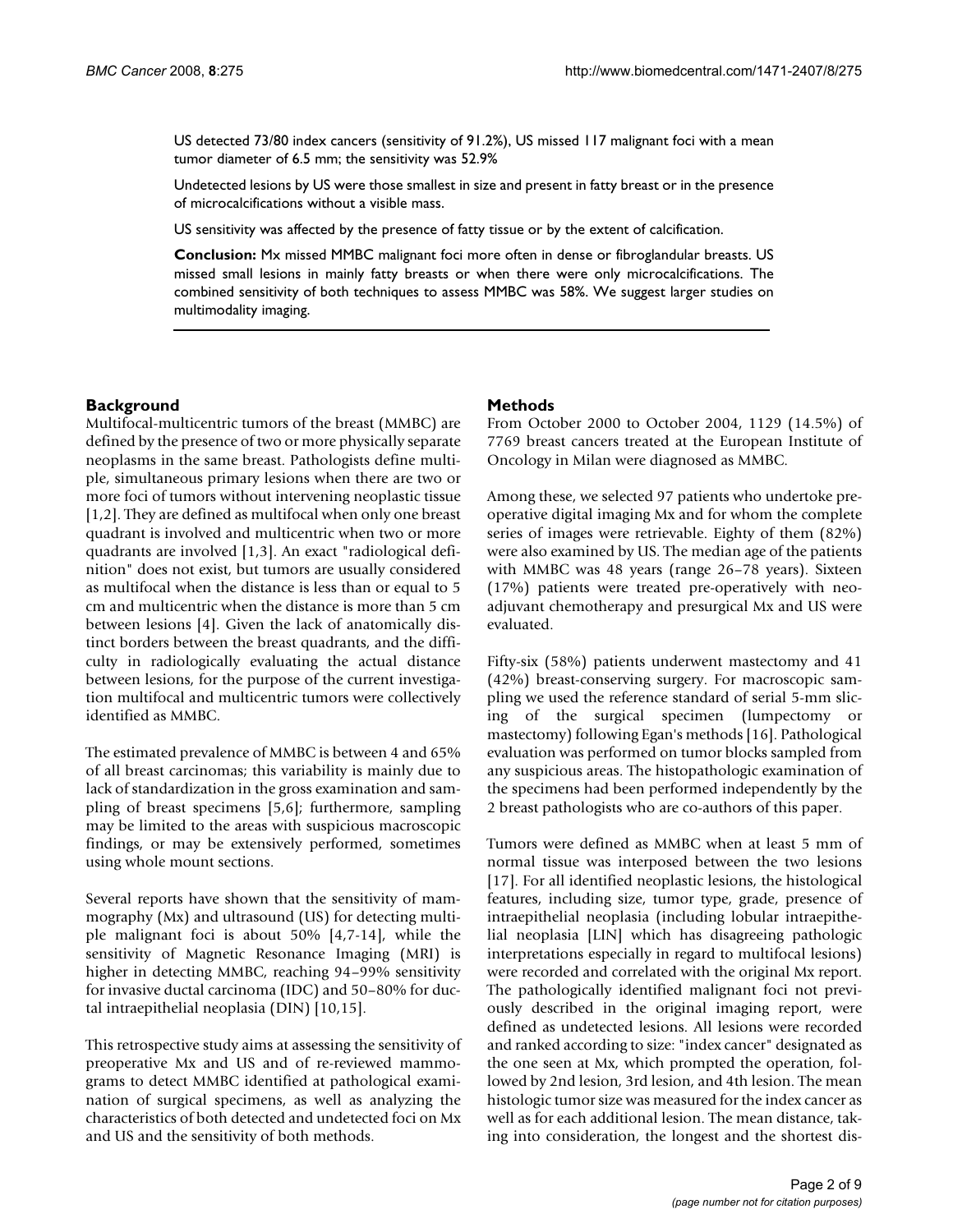tance between neoplastic foci was also determined. Three expert radiologists, with more than 5 years experience in breast imaging, re-reviewed independently all the mammograms, after being informed of the histopathological findings. Mx had been performed with digital equipment (GE SENOGRAPHE 2000 D, Milwaukee, WI, USA). Routine mediolateral, oblique and craniocaudal mammograms were obtained in all patients, and whenever required by the radiologist, additional spot-compression magnification and true-lateral images were performed, to better study the suspicious findings and the extent of disease. Each breast was classified into one of the four following groups according to its density as defined by the BI-RADS lexicon 1) breast with the density of fat, 2) fatty breast with scattered fibroglandular densities, 3) heterogeneously dense breast, 4) dense breast [18-27]. We evaluated the number of lesions, their Mx features and classified the lesions with respect to: microcalcifications (elements, distribution, and number), mass lesions (shape, margin, and density), microcalcifications in a mass, architectural distortions and focal asymmetry of glandular tissue. The largest pathological diameter was used as the lesion size.

The microcalcifications were further classified according to the BI-RADS lexicon: benign or amorphous, scattered, diffuse, in multiple clusters (BI-RADS<= 3); amorphous, pleomorphic, heterogeneous, with distribution in clusters, segmental or regional (BI-RADS 4); allomorphic, heterogeneous, linear, branching with linear or segmental distribution (BI-RADS 5).

Based on the description of mass lesions, the lesions were classified according to BI-RADS: round, oval with circumscribed margins and equal or low density (BI-RADS 3); lobular, irregular with microlobulated, obscured, indistinct margins and equal or rather high density (BI-RADS 4); irregular with indistinct, spiculated margins and high density (BI-RADS 5). "Architectural distortion": the normal architecture is distorted with no definite mass visible (BI-RADS 4–5). Focal asymmetric breast tissues were classified as BI-RADS 4 [27,28].

Eighty out of 97 (82.5%) patients were also examined by US. US was performed using a 10–14-MHz linear-array probe (Esaote Technos, Genoa, IT). Suspicious areas were also scanned by radial and antiradial orientation with and without compression. US assessment was based on reports and the images were re-reviewed by the same three expert radiologists in breast imaging. All the US reports were appropriate to the corresponding images. In the US reports relating to images, the following features were considered: echo pattern, shape, boundary and margin of the lesions (Table 1). The index cancer and subsequent lesions were evaluated and descriptions classified according to BI-RADS: oval, isoechoic with circumscribed margins, sometimes having an echogenic halo, posterior acoustic enhancement or none (BI-RADS 3); irregular, hypoechoic with abrupt interface and without posterior acoustic shadowing (BI-RADS 4–5); the same sonographic assessment but with the presence of microcalcification in the lesion (BI-RADS 5). All lesions detected by Mx and US were classified according to BI-RADS lexicon: BI-RADS code 5: highly suggestive of malignancy; BI-RADS code 4: suspicious for malignancy; BI-RADS code 3: probably benign; BI-RADS code 2 benign; BI-RADS code 1 negative [18,27]. Lesions categorized as BI-RADS 1, 2 and 3 were considered missed in the sensitivity calculations.

Sensitivity was calculated for Mx and Us to detect the index and additional cancers: true positive\true positive + false negative.

The imaging characteristics of the lesions were analyzed together with the specific sensitivity. A case report form (CRF), composed of three sections was prepared for recording data of the lesions. The first CRF section included the pathological findings, the second the data from the original imaging reports and the last section included the findings from mammogram re-review and the subsequent observations of the radiologist who rereviewed the cases. In order to perform statistical analysis and calculate sensitivity, the data were also recorded in a customized digital data base (Access 97, Microsoft®, Redmond, WA, USA). Statistical analysis was carried out to determine whether the detection rate of MMBC at Mx and at US was related to the size of the index cancer or to breast density.

|  |  |  | Table 1: Breast density for US lesions. |  |  |  |
|--|--|--|-----------------------------------------|--|--|--|
|--|--|--|-----------------------------------------|--|--|--|

|   | Φ                         | Foci<br>pathology<br>detected | Det<br>US | UD<br>US | Dense<br><b>Breast</b> | <b>Heterogeneous</b><br><b>Dense Breast</b> | Fatty<br>breast | <b>Fatty with</b><br>fibroglandular<br>tissue |
|---|---------------------------|-------------------------------|-----------|----------|------------------------|---------------------------------------------|-----------------|-----------------------------------------------|
|   | $23,8 \text{ mm}(2 - 70)$ | 80                            | 73        |          |                        |                                             |                 |                                               |
| 2 | $8,7 \text{ mm}(0, 1-39)$ | 80                            | 35        | 45       | 8                      |                                             | 18              | 16                                            |
|   | 6,6 mm $(0, 1-20)$        | 46                            | 15        | 31       | 4                      |                                             | 15              | $\overline{10}$                               |
| 4 | 6,6 mm $(0, 1-39)$        | 45                            | 10        | 35       | 9                      |                                             | 17              | 4                                             |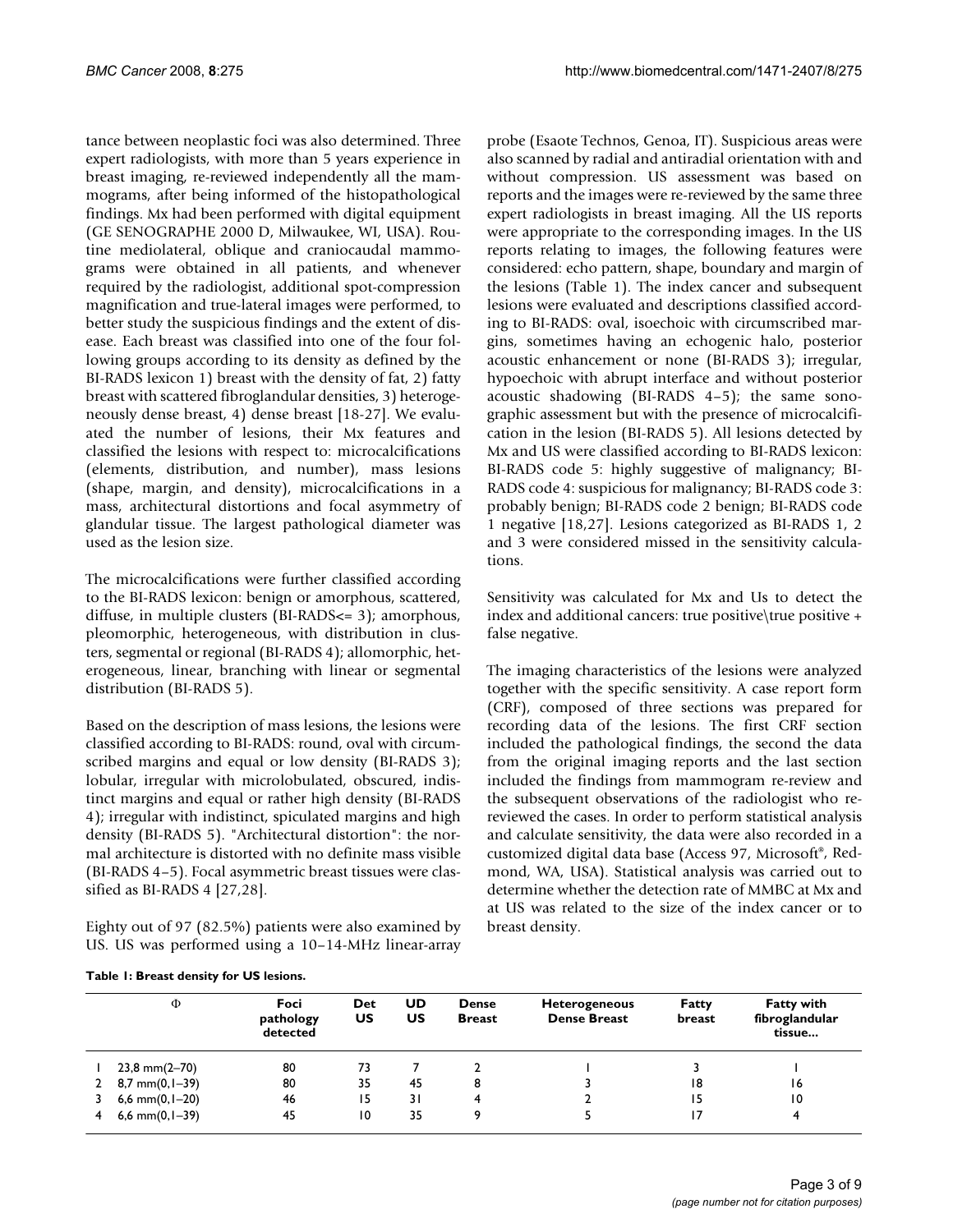# **Results**

Pathological examination of the 97 histopathologic specimens revealed 303 neoplastic foci (282 invasive and 21 intra-epithelial). The mean number of foci per patient was 3. Neoplastic lesions were: invasive ductal carcinoma NOS in 215 (71%) cases, invasive lobular carcinoma in 57 (19%) cases, ductal intraepithelial neoplasia in 16 (5%) cases, lobular intraepithelial neoplasia (LIN2) in 5 (1.6%) cases, invasive micropapillary and tubular carcinoma in 10 (3.2%) cases (Table 2).

The mean tumor size was 25 mm for the index cancer (range: 2 – 77), 9 mm for the second lesion (range 8–39 mm), and 6.6 mm (range 1–25 mm) for the additional lesions (Table 3). The mean distance, between neoplastic foci was 10 mm, 80 mm and 5 mm (Table 4). Mx detected 83/97 index cancers (85.6% sensitivity), 38/97 2nd lesions (39.2% sensitivity), 11/55 3rd lesions (21.8% sensitivity), 3/33 4th lesions (12.1% sensitivity), 3/23 further lesions (13.0% sensitivity).

For index cancers, the evaluation of Mx BI-RADS was 14 (15%) BI-RADS 1; 10 (10%) BI-RADS 3; 30 (31%) BI-RADS 4; 43 (45%) BI-RADS 5. Mx missed 165 malignant foci with a mean size of 7.6 mm. Overall sensitivity for Mx was 45.5% (138/303) (Table 5).

The patterns of lesions defined at Mx re-review were as follows: 32 microcalcifications, 51 mass lesions, 46 microcalcifications in masses, 8 distortions and 4 glandular asymmetries (Table 6). The histological type of carcinomas undetected by Mx was invasive ductal carcinoma NOS in 105 (63.6%) cases, invasive lobular carcinoma in 36 (21.8%) cases, ductal intraepithelial neoplasia in 12 (7.2%) cases, lobular intraepithelial neoplasm in 5 (3.03%) cases, and invasive micropapillary and tubular carcinoma in the 7 (4.2%) remaining cases (Table 2).

The breast pattern of those undetected Mx lesions was: fatty breast in 3 (1.8%) cases, fatty breast with scattered density in 40 (24.3%) cases, heterogeneous dense breast in 91 (55.1%) cases, and dense breast in 31 (18.8%) cases (Table 3).

In our series, Mx sensitivity of breasts with an almost entirely fatty pattern was 100%, while in fibroglandular or dense pattern, sensitivity is reduced to 46% (Table 7).

Re-review of mammograms detected 3 additional lesions not reported at the original examination: one index cancer and two 4th lesions (Table 5). These lesions were defined as masses with margins obscured by superimposing adjacent tissue which was isodense with fine amorphous calcifications (BI-RADS 4). The 3 additional lesions were in heterogeneous dense breasts.

US detected abnormal imaging as solid lesions with ill defined or irregular borders, non calcified lesions with posterior acoustic shadowing, solid intracistic or intraductal lesions.

We based a patient's final imaging diagnosis on the combination of mammographic and sonographic findings.

US detected 73/80 index cancers (91.2% sensitivity), 35/ 80 2nd lesions (43.8% sensitivity), 16/46 3rd lesions (34.8% sensitivity), 10/45 further lesions (22.2% sensitivity). For index cancers, the evaluation of US BI-RADS were 9 (11%) BI-RADS 1; 2 (3 %) BI-RADS 3; 28 (35) BI-RADS 4; 41 (51%) BI-RADS 5 [27]. US missed 117 malignant foci with a mean tumor diameter of 6.5 mm. The sensitivity was 52.9% (133/251) (Table 8).

US missed the smallest lesions that were close in proximity to the largest lesion in fatty breast or when there were microcalcifications without a US visible lesion mass (Table 4, 9). Clusters of microcalcifications or some linear or segmental microcalcifications are not visible at US for the lack of a lesion mass.

The re-review gave the same results only based on the reports corresponding to the US images.

**Table 2: Sensitivity of mammography and number of lesions detected and undetected at the original Mx report according to the histological type: IDC = Invasive ductal carcinoma; ILC = invasive lobular carcinoma; other IC = invasive carcinoma of special type; DIN = ductal intraepithelial neoplasia; LIN = lobular intra-epithelial neoplasia;**

|            | N.              | Mx detected | <b>Mx Undetected</b> | Sensitivity (%) |
|------------|-----------------|-------------|----------------------|-----------------|
| <b>IDC</b> | 215             | 110         | 105                  | 51.2            |
| <b>ILC</b> | 57              | 21          | 36                   | 36.8            |
| other IC   | $\overline{10}$ |             |                      | 30              |
| <b>DIN</b> | 16              |             | 12                   | 25              |
| <b>LIN</b> | 5               |             |                      | 0.0             |
| <b>Tot</b> | 303             | 138         | 165                  | 45.5            |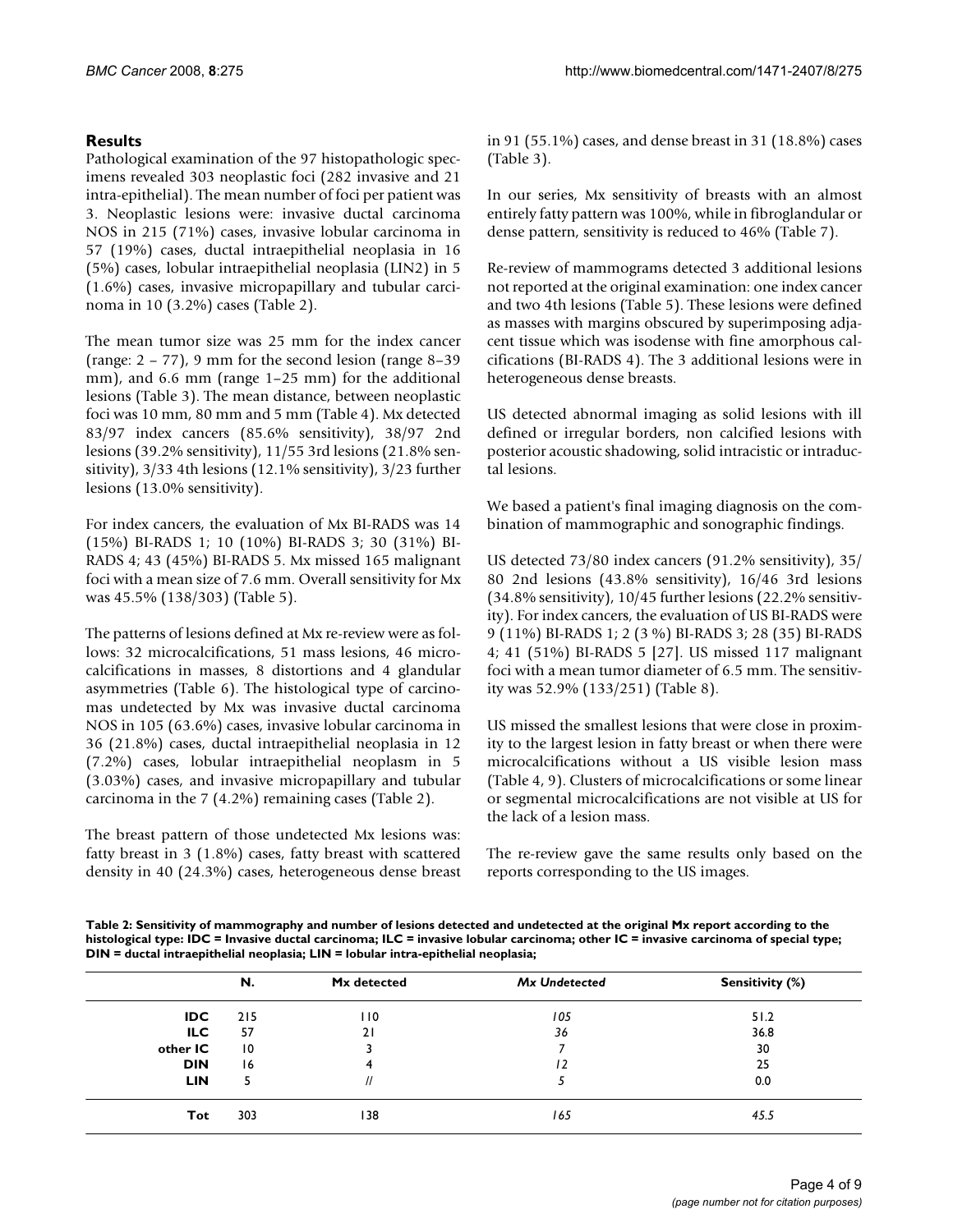| <b>Lesion rank</b> | mean diameter<br>and range | Total number of<br><b>UD Mx lesions</b> | Dense Breast (%) | <b>Heterogeneous</b><br>Dense Breast (%) | <b>Fatty Breast with</b><br>scattered<br><b>Fibroglandular</b><br>densities (%) | <b>Breast with the</b><br>density of fat (%) |
|--------------------|----------------------------|-----------------------------------------|------------------|------------------------------------------|---------------------------------------------------------------------------------|----------------------------------------------|
| index lesion       | $25 \text{ mm} (2 - 77)$   | $\overline{14}$                         | 3(21.4)          | 8(57.2)                                  | 3(21.4)                                                                         | 0(0.0)                                       |
| 2 <sub>nd</sub>    | $9$ mm $(0.1 - 39)$        | 61                                      | 12(19.7)         | 31(50.8)                                 | 17(27.9)                                                                        | 1(1.6)                                       |
| 3rd                | 6.9 mm $(0.1-20)$          | 44                                      | 6(13.6)          | 25(56.8)                                 | 12(27.3)                                                                        | 1(2.3)                                       |
| 4 <sup>th</sup>    | 6.8 mm $(0.1-39)$          | 29                                      | 6(20.7)          | 17(58.6)                                 | 5(17.2)                                                                         | 1(3.5)                                       |
| > 5 <sup>th</sup>  | 6.3 mm $(0.1-25)$          | 17                                      | 4(23.5)          | 10(58.8)                                 | 3(17.7)                                                                         | 0(0.0)                                       |
| Total              |                            | 165                                     | 31(18.8)         | 91(55.1)                                 | 40 (24.3)                                                                       | 3(1.8)                                       |

**Table 3: Number of undetected lesions at the original Mx report according to breast pattern and lesion rank (1° = index cancer)**

*(UD Mx = Lesions undetected at mammography)*.

# **Discussion**

The accurate definition of multifocal and multicentric breast carcinoma according to the distribution of the neoplastic foci within the same or different quadrants of the affected breast is hampered by the lack of anatomically defined borders between the quadrants and it gives no precise information about the intervening distance. The different definitions may be responsible for the wide range of prevalence of MMBC reported in literature [6]. The current TNM classification criteria (AJCC/UICC), refers to diameter of the largest lesion mass for the T classification of multifocal-multicentric carcinomas, thus underestimating the total tumor volume and understaging these tumors [14,19]. However, if the sum of the diameters of all tumor masses is taken into account, then the metastatic pattern of MMBC does not significantly differ from that of unifocal tumors of the same size of the sum [21,22]. Moreover, Brenin and Morrow demonstrated a higher incidence of axillary lymph node metastases in MMBC than unifocal tumors of the same pT class [20]. For these reasons we think that any neoplastic foci should be measured to verify Fish's statement: "mean size of unifocal tumors was smaller than multifocal cases when an aggregate measurement of foci was utilized" [24].

Accurate pre-operative information about the occurrence, size and location of multifocal lesions is a prerequisite for a proper breast conserving surgical management.

Mx has been established as the fundamental breast imaging modality.

In our study the most frequent Mx pattern was characterized by heterogeneous dense breast (encountered in 56.7% of the patients), while a fatty pattern was observed in only 2.1%. In the literature Mx is most sensitive for detection of index cancer in fatty breasts, while the sensitivity decreases in breasts with fibroglandular or dense patterns.

In our series, sensitivity of Mx was 85.6% in the detection of the index cancer, but reduced to 45.5% in the detection of all the neoplastic foci. It is also important to emphasize that the re-review of mammograms did not significantly increase the overall sensitivity in detecting MMBC, confirming that, while the sensitivity for identifying the index cancer is high, it decreases for the smaller additional foci. This indicates that in dense breasts the smallest foci cannot be distinguished [25].

The re-review of mammograms detected 3 additional lesions: one index cancer and two 4th lesions, described as masses with margins obscured by adjacent tissue that was isodense with fine amorphous calcifications.

Following prior definitions in the literature, lesion patterns were defined at Mx re-review as: 32 microcalcifications, 46 microcalcifications in nodules, 51 masses, 8 distortions and 4 others, confirming that even small clusters of microcalcifications are well detected in dense breasts. The mean diameter of the pathology rank was 2 and 6.3 mm, for the index cancer and ultimate satellite lesion, respectively (Table 5). The mean size of the lesions undetected by Mx re-review is 11 and 2.5 mm, for the index cancer and ultimate satellite lesion, respectively (Table 9).

**Table 4: Range of the distance between each of the lesions and all of the other satellite lesions measured at histopathology.**

| Range of Histological distance Intra lesion (mm) | Index lesion | 2nd      | 3rd      | $> 4$ th |
|--------------------------------------------------|--------------|----------|----------|----------|
| Range                                            | $5 - 80$     | $5 - 80$ | $5 - 25$ |          |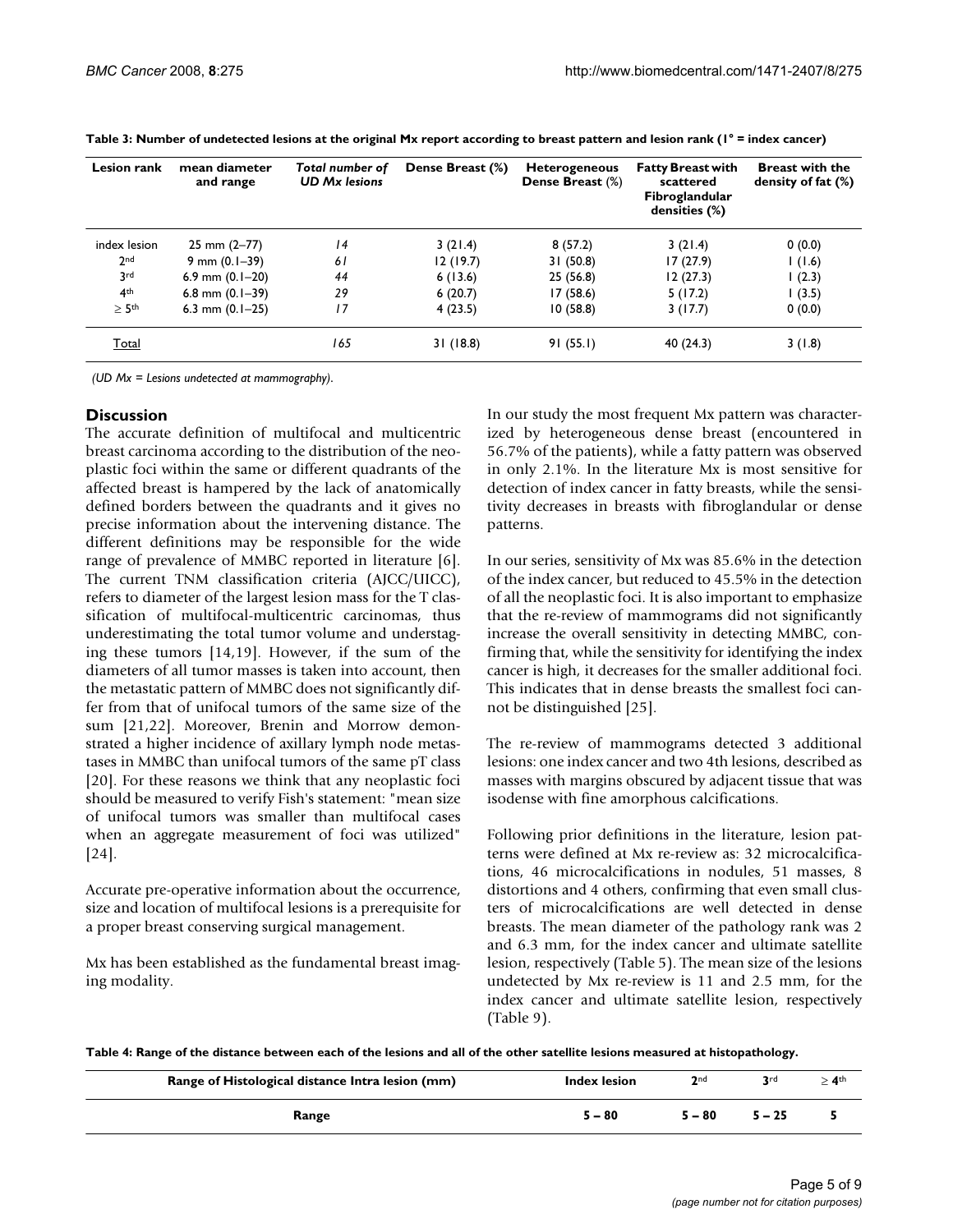| Lesion<br>rank | Number of<br><b>lesions</b><br>detected by<br>Pathology | Number of<br>lesions<br>detected by<br>original MX |                |              | <b>Mx BIRADS</b> |                |                | Number of<br>lesion<br>detected at<br>re-revision | <b>Sensitivity</b><br>% | Mean<br>diameter at<br>Pathology |
|----------------|---------------------------------------------------------|----------------------------------------------------|----------------|--------------|------------------|----------------|----------------|---------------------------------------------------|-------------------------|----------------------------------|
|                |                                                         |                                                    | Ι.             | $\mathbf{2}$ | 3                | 4 5            |                |                                                   |                         |                                  |
| Index lesion   | 97                                                      | 83                                                 |                | $\mathbf 0$  |                  | 3              | $\overline{4}$ | 84                                                | 85.6                    | 25                               |
| 2nd            | 97                                                      | 38                                                 | 4              |              | $\mathbf 0$      | $\Omega$       | -3             | 38                                                | 39.2                    | 9                                |
| 3rd            | 55                                                      | $\mathbf{H}$                                       | 5              | $\mathbf 0$  | 5.               |                |                | 12                                                | 20.0                    | 6.9                              |
| 4th            | 33                                                      | 3                                                  | 9              | 0            |                  | 5.             | 7              | 5                                                 | 9.1                     | 6.8                              |
| >5th           | 23                                                      | 3                                                  | $\overline{4}$ | $\sim$       | $\mathbf 0$      | 6              | $\overline{4}$ | 3                                                 | 13.0                    | 6.3                              |
| 6th            |                                                         |                                                    | 4              |              | $\sim$           | $\overline{2}$ |                |                                                   |                         |                                  |
| 7th            |                                                         |                                                    | 3              |              |                  |                | $\overline{2}$ |                                                   |                         |                                  |
| 8th            |                                                         |                                                    | 0              |              |                  |                |                |                                                   |                         |                                  |
| 9th            |                                                         |                                                    | 2              |              |                  |                |                |                                                   |                         |                                  |
|                |                                                         |                                                    | 0              |              |                  |                |                |                                                   |                         |                                  |
| Tot            | 303                                                     | 138                                                |                |              |                  |                |                | 141                                               | 45.5                    | $\mathcal{U}$                    |

**Table 5: Number of lesions detected by Mx at the original report and at re-review of mammograms with their BI-RADS (Mx) class according to re-review rank.**

The most common causes of undetected breast cancer by Mx include: above all, dense parenchyma obscuring masses particularly in the absence of microcalcifications followed by technical errors and incorrect interpretation of suspicious findings [29,30]. These results are in line with the conclusions of Mendelson et al., who evaluated breast density as a predictor of mammographic lesion detection [31].

US is a useful complementary method in detecting additional tumors that escaped Mx detection [13,14]. US may detect small masses in glandular tissue but is not as helpful in fatty tissue or in the characterization of morphology or the extent of calcifications [29,31].

In our series dealing with a majority of dense breasts, the global sensitivity of US is 52.9%, being 91.2% for the index lesion. The use of US in addition to Mx, increases global sensitivity to 58% in assessing multifocality (Table 10).

According to the literature, mammographic-sonographic sensitivity does not exceed 60–63% [30], thus we can then speculate that undetected malignant foci in the remaining breast tissue after breast-conserving surgery should not affect the overall survival rates of the patients, as indicated by the randomized trials comparing mastectomy with conservative surgery [32]. Post-operative radiotherapy has a major role in reducing the risk of ipsilateral tumor recurrence in conservatively treated patients [33]. These arguments could question the need for an accurate preoperative diagnosis of MMBC using MRI to detect all satellite foci around the main lesion to exactly determine the impact of imaging on the recurrence rate and on the overall survival of patients with breast cancer: ad hoc clinical trials should be designed to answer this question.

# **Conclusion**

Mx and US missed 165 and 118 of 303 malignant foci, respectively. Mx missed small malignant foci of MMBC especially in dense or fibroglandular breasts. Re-review of the Mx detected only a few additional lesions and did not significantly increase the sensitivity of the examination. US missed small lesions, close to the largest lesion, in fatty breasts. US also missed cancers presenting as Mx microcal-

|  | Table 6: Characteristics of the lesions seen at re-review of the mammograms according to their rank. |  |  |
|--|------------------------------------------------------------------------------------------------------|--|--|

| <b>Lesions</b>             | <b>Index lesion</b> | 2 <sub>nd</sub> | 3rd                      | 4 <sup>th</sup> | 5 <sup>th</sup> | <b>ALL</b> |
|----------------------------|---------------------|-----------------|--------------------------|-----------------|-----------------|------------|
| <b>Microcalcifications</b> | 18                  | 9               |                          |                 |                 | 32         |
| Mass feature               | 30                  | 16              |                          |                 |                 | 51         |
| Microcalcifications+Mass   | 28                  | 15              |                          | -               | -               | 46         |
| Distortion                 |                     |                 |                          | -               | -               |            |
| Other                      |                     |                 | $\overline{\phantom{a}}$ | $\,$            | -               |            |
| total                      | 84                  | 43(38)          | 9(12)                    | 3(5)            | 2(3)            | ا 4        |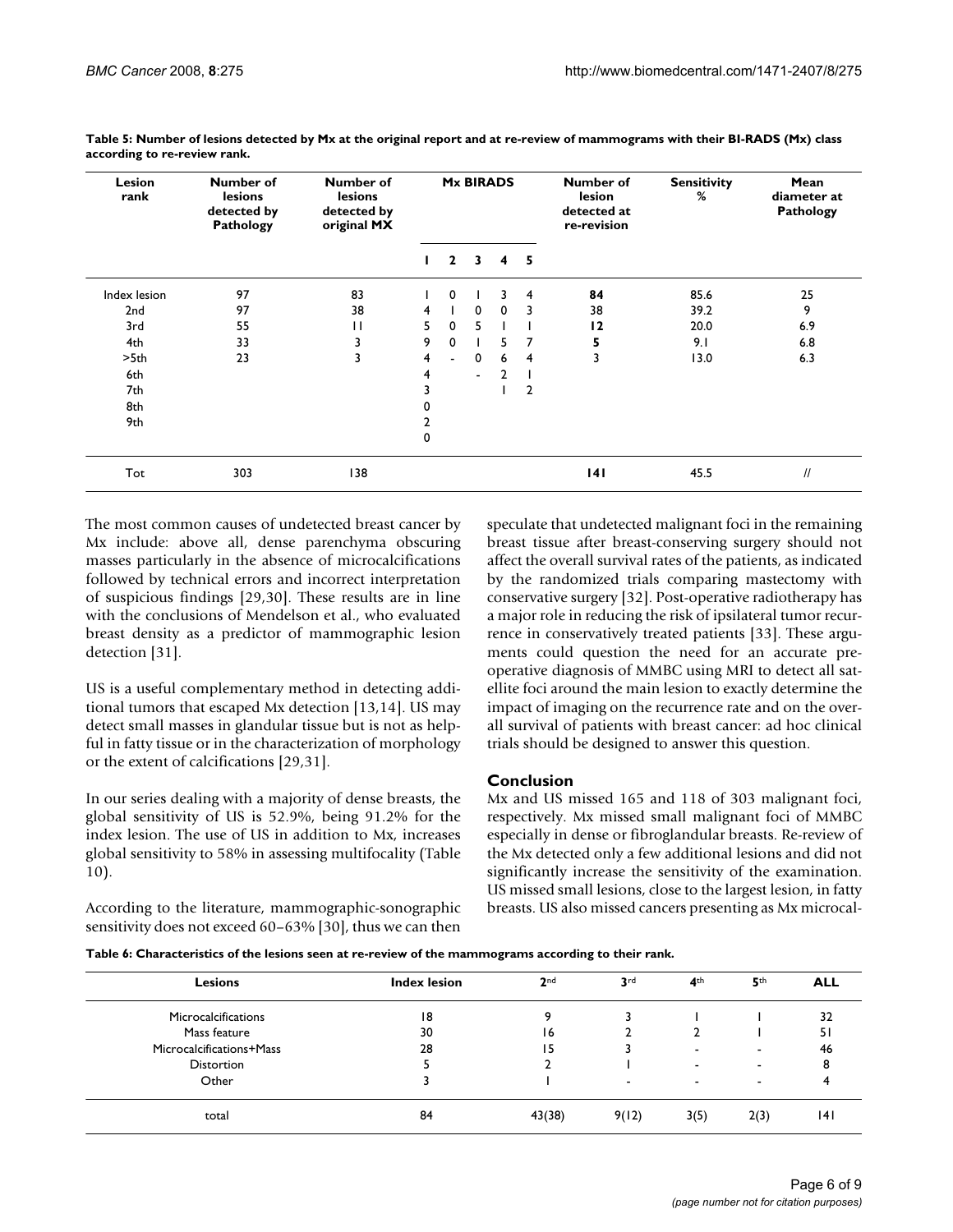|                                    |            |                          |                          |   | <b>BIRADS</b>    |                 |      |    |                  |
|------------------------------------|------------|--------------------------|--------------------------|---|------------------|-----------------|------|----|------------------|
|                                    | <b>ALL</b> |                          | %*                       | 3 | %*               | 4               | %*   | 5  | $%$ *            |
| Entirely fatt                      | າ          | $\overline{\phantom{a}}$ | $\overline{\phantom{0}}$ |   |                  |                 | 1.0  |    | $\overline{0}$ . |
| Scattered fibroglandular densities | 26         | 4                        | 4.1                      | 3 | 3.1              | $\overline{10}$ | 10.3 | 9  | 9.3              |
| Heterogeneously dense              | 55         | 9                        | 9.3                      | 4 | 4.1              | 16              | 16.5 | 26 | 26.8             |
| <b>Extremely dense</b>             | 4          | 4                        | 4.1                      |   | $\overline{0}$ . | 3               | 3.1  | 6  | 6.3              |
|                                    | 97         | 17                       |                          | 8 |                  | 30              |      | 42 |                  |

#### **Table 7: Pattern and sensitivity of mammography in the index lesion related to their BI-RADS class.**

In breast with an almost entirely fatty pattern, the sensitivity of Mx was 100% while in dense breast sensitivity was 40.5%.

**Table 8: Sensitivity of US and number of lesions detected by US according to lesion rank and size with their BI-RADS code and US pattern: hypo-echoic (hypo); iso-echoic (iso)**

| <b>Lesion rank</b> | Mean histologic<br>diameter | Total number of<br>lesions detected by<br>pathologists | <b>Number of lesions</b><br>detected by US |     |                |                     | <b>BIRADS US</b> |                | Hypo | Iso            | <b>Sensitivity (%)</b> |
|--------------------|-----------------------------|--------------------------------------------------------|--------------------------------------------|-----|----------------|---------------------|------------------|----------------|------|----------------|------------------------|
|                    |                             |                                                        |                                            |     |                | $1 \quad 2 \quad 3$ |                  | 45             |      |                |                        |
| Index lesion       | 25                          | 80                                                     | 73                                         |     | $\blacksquare$ |                     | 4 28 41          |                | 71   | $\overline{2}$ | 91.2                   |
| 2nd                | 9                           | 80                                                     | 35                                         | 45  | $\sim$         | 3                   | -16              | 6              | 33   | 2              | 43.8                   |
| 3rd                | 6.9                         | 46                                                     | 15                                         | 31  | $\sim$         |                     |                  | 7              | 15   | ٠              | 32.6                   |
| $\geq$ 4th         | 6.5                         | 45                                                     | 10                                         | 35. | $\sim$         | $\overline{2}$      | $\overline{4}$   | $\overline{4}$ | 8    | 2              | 22.2                   |
| Tot                | $^{\prime\prime}$           | 251                                                    | 133                                        |     |                |                     |                  |                |      |                | 52.9                   |

|  |  | Table 9: Size (mean, median and range in millimeters) and rank of lesions undetected by US, Mx and re-reviewed mammograms |
|--|--|---------------------------------------------------------------------------------------------------------------------------|
|  |  |                                                                                                                           |

| Lesion rank          | Undetected by US    | Undetected by Mx | Undetected by re-Rev Mx |
|----------------------|---------------------|------------------|-------------------------|
| Index lesion         | 23.8                | 15.8             | 14.7                    |
|                      | 15                  | 11.5             | $\mathbf{H}$            |
|                      | $2 - 70$            | $3 - 52$         | $3 - 52$                |
| 2 <sub>nd</sub>      | 8.8                 | 8.4              | 8.4                     |
|                      | 6                   | 6                | 6.4                     |
|                      | $0.1 - 39$          | $0.1 - 39$       | $0.1 - 39$              |
| 3rd                  | 6.6                 | 6.6              | 6.1                     |
|                      | 5                   | 5                | 4.5                     |
|                      | $0.1 - 20$          | $0.1 - 20$       | $0.1 - 20$              |
| 4 <sup>th</sup>      | 6.2                 | $6.8$            | 6.8                     |
|                      | $\overline{\bf{4}}$ | 4                | 4                       |
|                      | $0.2 - 39$          | $0.1 - 39$       | $0.1 - 39$              |
| $\geq 5^{\text{th}}$ | 6.3                 | 5.7              | 5.7                     |
|                      | 3                   | 2.5              | 2.5                     |
|                      | $0.1 - 25$          | $0.1 - 25$       | $0.1 - 25$              |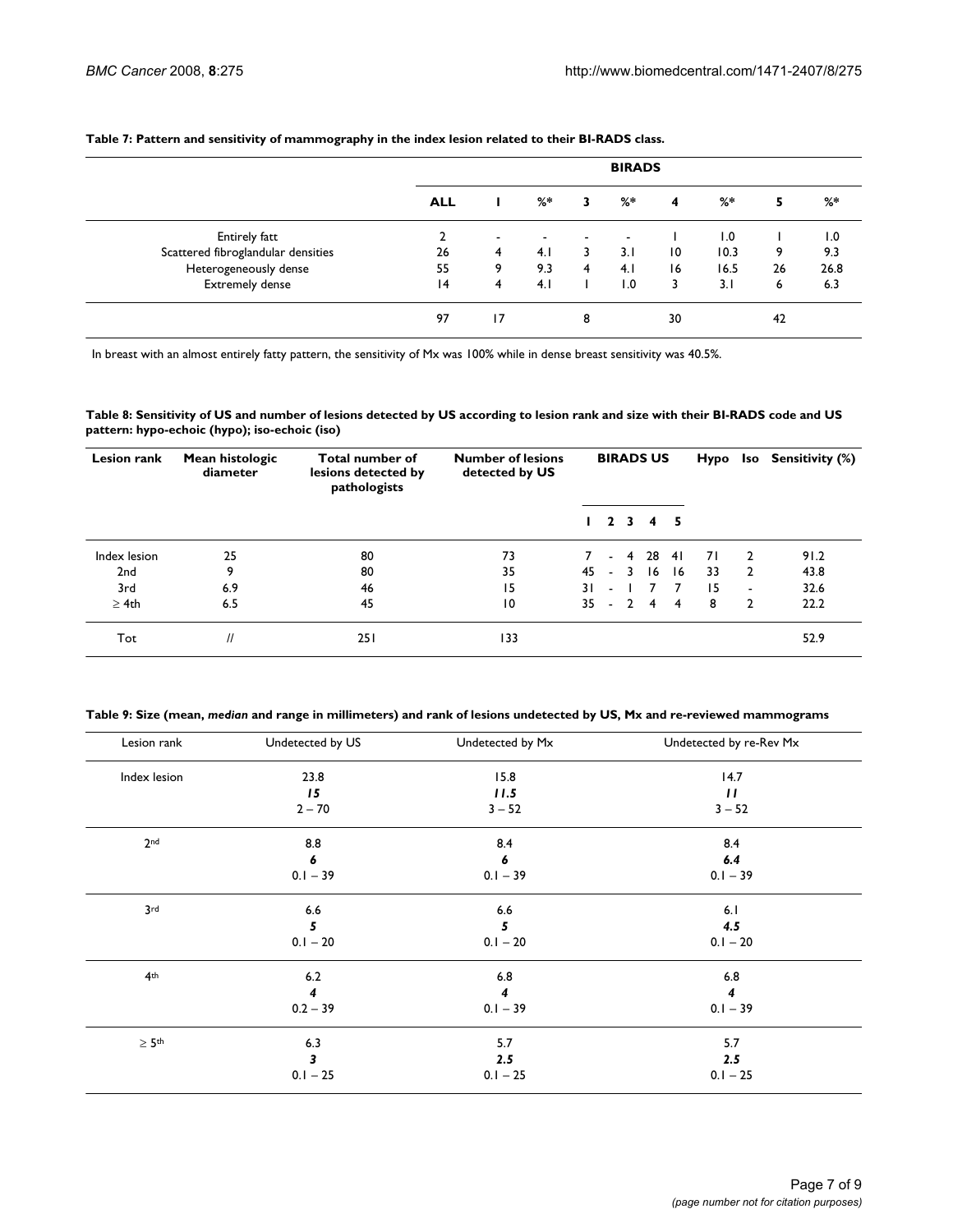|                     | Foci<br>pathology<br>detected | <b>Foci detected</b><br>by US | <b>Foci detected</b><br>by Mx | <b>Foci detected</b><br>by Mx and/or<br>US | <b>Sensitivity US</b><br>% | <b>Sensitivity</b><br>MX % | <b>Sensitivity</b><br>$MX + US %$ |
|---------------------|-------------------------------|-------------------------------|-------------------------------|--------------------------------------------|----------------------------|----------------------------|-----------------------------------|
| <b>Index Lesion</b> | 80                            | 73                            | 69                            | 77                                         | 91                         | 86                         | 96                                |
| 2 <sub>nd</sub>     | 80                            | 35                            | 31                            | 43                                         | 44                         | 39                         | 54                                |
| 3 <sup>rd</sup>     | 46                            | 15                            | 9                             | 15                                         | 33                         | 20                         | 33                                |
| $> 4$ th            | 45                            | 10                            | 6                             | $\overline{10}$                            | 22                         | 13                         | 22                                |
|                     | 25 I                          | 133                           | 115                           | 145                                        | 52                         | 46                         | 58                                |

#### **Table 10: Sensitivity of US, Mx and combined sensitivity of Mx + US**

cifications without a mass. The combined sensitivity of both techniques was 58%.

The need for an accurate pre-operative assessment of patients with MMBC is currently debated, due to the uncertain effect of multifocality or multicentricity on the recurrence rate and on the overall survival of patients treated with breast-conserving surgery and post-operative radiotherapy.

In summary, whole breast sonography is the first-line complementary imaging modality to mammography in the preoperative examination of women. Considering that the global sensitivity for assessing multifocality is 58%, we suggest more and larger studies on multimodality imaging (US and Mx and then MRI in comparison) and long term observation periods to determine the influence on the incidence of recurrence and on the overall prognosis of patients with breast cancer.

### **Abbreviations**

AJCC: American Joint Committee on Cancer; BIRADS: Breast Imaging Reporting and Data System; CRF: Case Report Form; DIN: Ductal Intraepithelial Neoplasia; IC: Invasive Carcinoma; IDC: Invasive Ductal Carcinoma; ILC: Invasive Lobular Carcinoma; LIN: Lobular Intraepithelial Neoplasia; MMBC: Multifocal-Multicentric Breast Carcinoma; MRI: Magnetic Resonance Imaging; MX: Mammography; NOS: Not Otherwise Specified; TNM classification: primary Tumor, regional lymph Nodes and distant Metastases classification system; UICC: Union Internationale Contre le Cancer/International Union Against Cancer; US: Ultrasound.

# **Competing interests**

The authors declare that they have no competing interests.

### **Authors' contributions**

AB: devised the study, participated in the design, carried out the re-reviewed mammograms and US and drafted the manuscript. GR: participated in the conception and design of the study, carried out the histopathologic examinations and helped in drafting the manuscript. LM and GB: carried out the re-reviewed mammograms and US and helped drafting the manuscript. GS and ARV: carried out surgical data and helped in drafting the manuscript. SM and SA : collected the statistical data, performed the statistical analysis and helped draft the manuscript. GV: carried out the histopathologic examinations and helped draft the manuscript. EC and MB: participated in the conception and the design of the study and critically reviewed the manuscript. All authors read and approved the final manuscript.

## **Ethics**

Our Institute is a Comprehensive Cancer Center classified by the Italian Ministry of Heath as ¿IRCCS¿ (Institute for Research and Care with Scientific Purposes), this means we are at the same time a Research institute and an Hospital. Each patient who refers to our institute for diagnosis, tratment or care, upon his/hers first visit is asked to sign a generic consent form. This consent form informs the patient that the anonimised clinical data of their exams and procedures might be used for scientific (i.e. clinical studies, retrospective studies and so on) and/or educational purposes (the Institute hosts many Postgraduate Schools of the University of Milan).

### **Aknowledgements**

Elena Ottina (Department of Radiology, European Institute of Oncology), for formatting and editing the manuscript. Mara Joe Miller (Department of Pathology and Laboratory Medicine, European Institute of Oncology) and Linda Ann Cairns (Scientific Direction, European Institute of Oncology) for reviewing the manuscript for English.

### **References**

- 1. Rosen PP: **Rosen's Breast Pathology.** 2nd edition. Philadelphia: Lippincott Williams & Wilkins; 2001.
- 2. Elston CW, Ellis IO: *The Breast* Edinburgh, London, New York, Philadelphia, San Francisco, Sydney, Toronto: Churchill Livingstone; 1998:386-390.
- 3. Lagios MD, Westdahl PR, Margolin FR, Rose MR: **[Duct carcinoma](http://www.ncbi.nlm.nih.gov/entrez/query.fcgi?cmd=Retrieve&db=PubMed&dopt=Abstract&list_uids=6286091) [in situ. Relationship of extent of non infiltrating disease to](http://www.ncbi.nlm.nih.gov/entrez/query.fcgi?cmd=Retrieve&db=PubMed&dopt=Abstract&list_uids=6286091) the frequency of occult invasion, multicentricity, lymph node [metastases, and short-term treatment failures.](http://www.ncbi.nlm.nih.gov/entrez/query.fcgi?cmd=Retrieve&db=PubMed&dopt=Abstract&list_uids=6286091)** *Cancer* 1982, **50:**1309-1314.
- 4. Sardanelli F, Giuseppetti GM, Panizza P, Bazzocchi M, Fausto A, Simonetti G, Lattanzio V, Del Maschio A: **[Italian Trial for Breast](http://www.ncbi.nlm.nih.gov/entrez/query.fcgi?cmd=Retrieve&db=PubMed&dopt=Abstract&list_uids=15385322)**